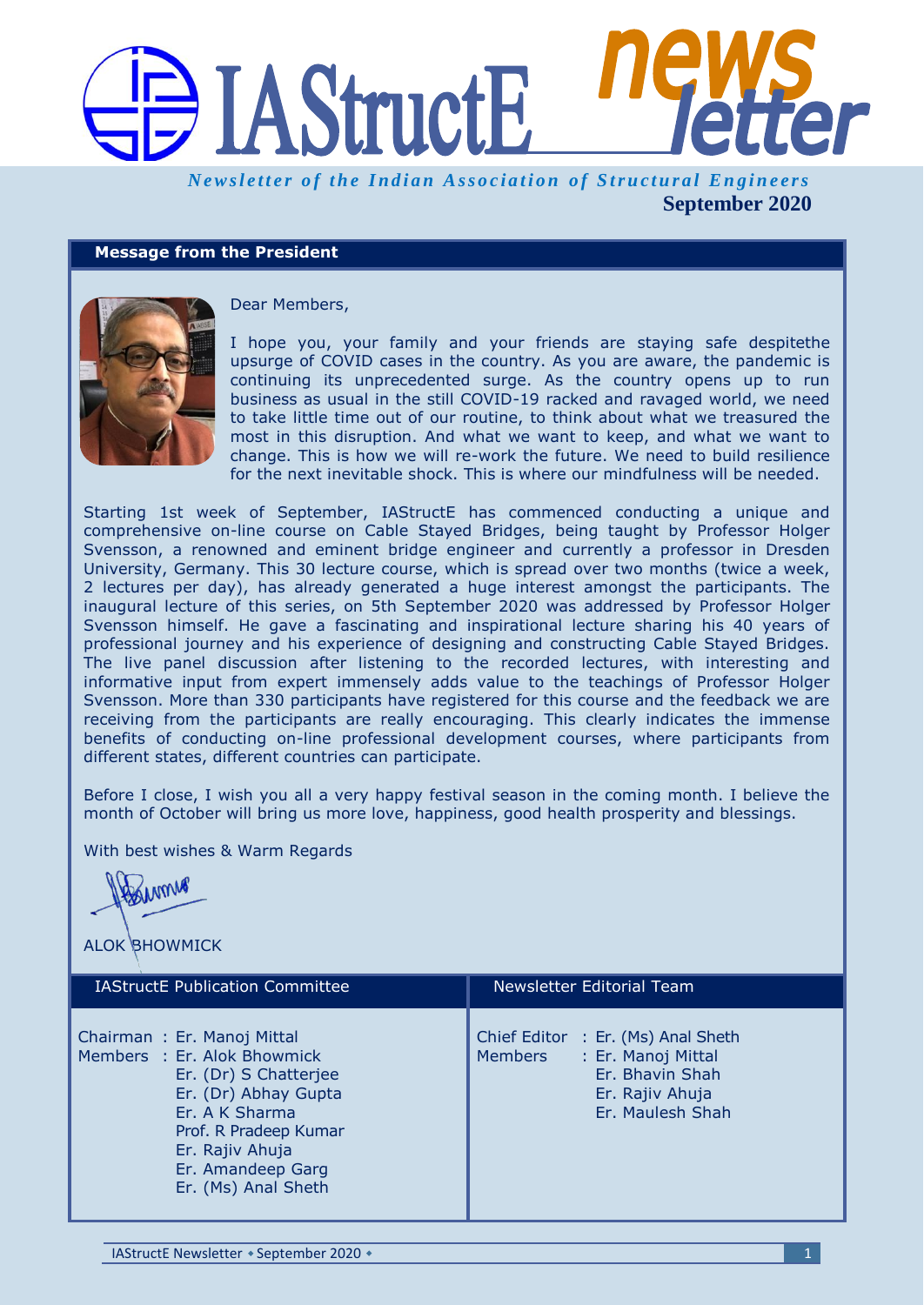### **Newsletter Contents**

Article

Call for Papers for SED Journal IAStructE National Awards 2020 IAStructE Published Documents Webinars Conducted

On Going Event Forthcoming Event About IAStructE Membership Information

# **Article**

# **THE CURIOUS CASE OF RECENT BRIDGE COLLAPSE & THE RESPONSE OF NHAI**

**by** *Sh. Manoj Kumar Mittal Past President – IAStructE & Chairman – Publication Committee, IAStructE*



In the last newsletter of August 2020 an article titled "Are we learning from past structural failures?" was published by IAStructE. Author highlighted number of recent cases of failures with precast segmental construction and highlighted the common deficiencies found in most of these failures. He also appealed all structural engineers to be more cautious in design and not to compromise on quality of their works.

As a sequel to the last article, I wish to highlight another important aspect of structural failures. That is the witch hunting& knee jerk response by the Authorities post-failure of any structure. It is often seen that the Authorities take a knee-jerk punitive and coercive action against the stakeholders selectively. This happens to only those structures which has attracted the attention of the media. Media attention is unavoidable when there are large number of casualties involved in the collapse or the structure is located in urban habitat.

Take the case of recent collapse of Precast Segmental PSC twin cell Spine Beam of Flyover on the Rajiv Chowk-Badshahpur project, Sohna Road, Gurgaon as an example. The collapse happened in the heart of Gurgaon and on a Saturday night 22nd August 2020), in full glare of media. The exact cause of the collapse is not known yet but the finger has already been pointed in several directions by the Authorities, namely the Concessionaire, the Consultants and the Proof Consultants. Unprecedented urgency is shown by the Authorities in blaming all the agencies involved, without even completing the preliminary investigation. It is interesting to note that there was one more, similar failure that took place on the same road, which happened outside the media glare and that failures did not get the same harsh treatment from the Authorities as Rajiv Chowk-Badshahpur project at Sohna Road. For the benefit of readers, let me share the various steps that is taken so far by the National Highway Authorities of India (NHAI) after the failure of the precast segmental spine beam at Sohna Road, Gurgaon:

- a. **Constituted an expert committee to investigate into the collapse** (3 days after the accident). Not sure if any time limit is fixed for the constituted committee for the investigation.
- b. **Issued a Policy Circular giving the Standard Operating Procedure (SOP) for dealing with accidents / structural failures** so as to have a responsive post-accident mechanism in place. It was Issued on 28<sup>th</sup> August 2020 i.e. after the above-mentioned incident happened.

It is good to have thorough & quick investigation but the SOP in this circular sets an unrealistic time limit of only 3 days for preliminary report and 7 days for the final report of the expert committee, which should be complete with technical analysis, identifying the reasons for failure, fixing the responsibility for the failure.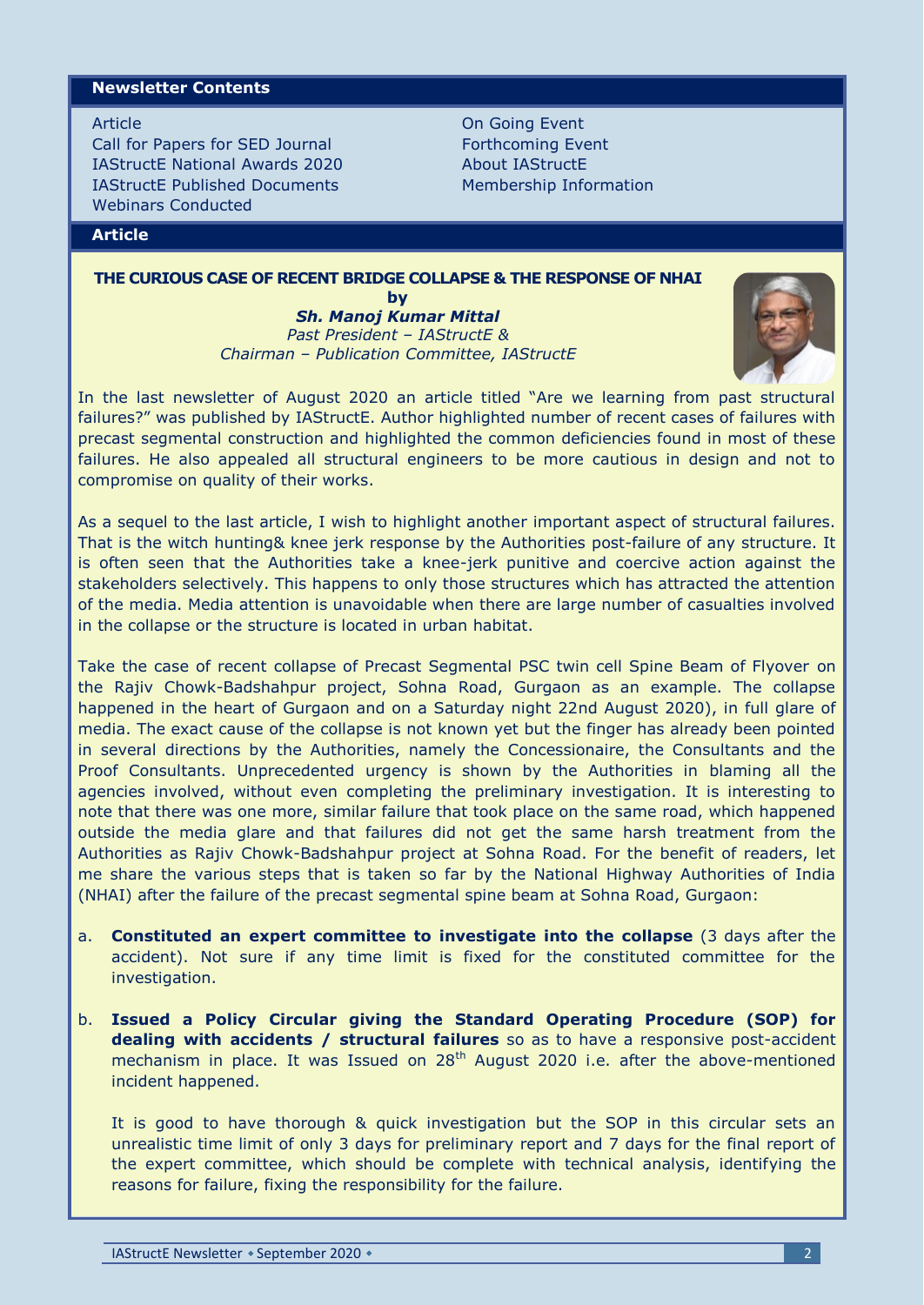While the appointment of an Expert Committee for forensic investigation of failure is a welcome idea, the directive given by NHAI that the Committee should give the interim report in three days and final report in seven days, is unrealistic and gives an impression that NHAI is not serious to get into the root cause of the problem. In case of a structural collapse, whether during or after the construction, the Committee is supposed to go through volumes of design calculations, detailed drawings, shop and fabrication drawings, design and drawings of form works and temporary structures, details of various operations involved in execution of the projects like precasting, prestressing etc, quality of material used as well as the quality of finished product, mainly the concrete. For the collapsed part of the structure the Committee will have to get the independent non-destructive tests done and go for taking cores of concrete, preparing samples and testing those samples and interpretation of the test results thereafter. All of this is a time-consuming affair.

c. **Issued another Policy Circular directing all ROs and PDs of NHAI** to ensure that all constructed and under-construction structures & their approaches are examined by the concerned PDs and AEs/IEs in respective jurisdictions. It was issued on 9th September 2020 i.e. again after this incident happened.

The deadline given to ROs / PDs, to verify and certify all such structures having examined project wise is given as  $21<sup>st</sup>$  September 2020. Once again, it is clear from this time lines set by the authority, that the intent behind giving such deadlines are not really concerns for safety of the structure but to fix the shoulder of responsibility in case any failure occurs in future. This is indeed unfortunate and without much thinking. I am not sure if verification of projects has been completed or again time limit has been extended on adhoc basis?

## d. **Disallowed all the agencies involved in the project temporarily to take up any further works of NHAI till the investigations comes to an end**.

Perhaps this is done to appease the media and to divert the glare and attention of the media from Authorities own misdemeanours. NHAI needs to appreciate that debarring an entity (design consultant/proof consultant/ concessionaire) is a very serious action having far reaching consequences for the entity, even if the debarment is for a short period. Such an action becomes a stigma on the entity's reputation for several years to come, besides diminishing its chances to procure business in future. It may not be out of place to mention that such an action jeopardises the future of the families of the employees of entity also. Suffice to say that a decision to debar any entity, even for a short period, has to be taken very judicially.

The rush to attribute blame is evident now. This happens unfortunately each time such a tragedy occurs. Many time consultants have been arrested without any investigation. This can certainly cloud the real issue of concern. Trying to find fault in an agency or a group of agencies for a collapse might falsely lead us to think that this is only a problem with a specific project, which is resolved by defaming these agencies. Certainly in each instance there are specific circumstances that lead to a collapse, but these events cannot be seen as one-offs. The trend clearly shows that there are increasing number of such failures that is taking place around us. The problem is to be seen at a macro level. Authorities need to address these issues holistically, involving the stakeholders rather than alienating them by witch hunting tactics. Independent Engineers and officials of Authorities who accord approvals should also be investigated. Are they not responsible for such acts? After detailed investigation cause(s) of failures and lessons learnt must be documented and made available to engineering fraternity.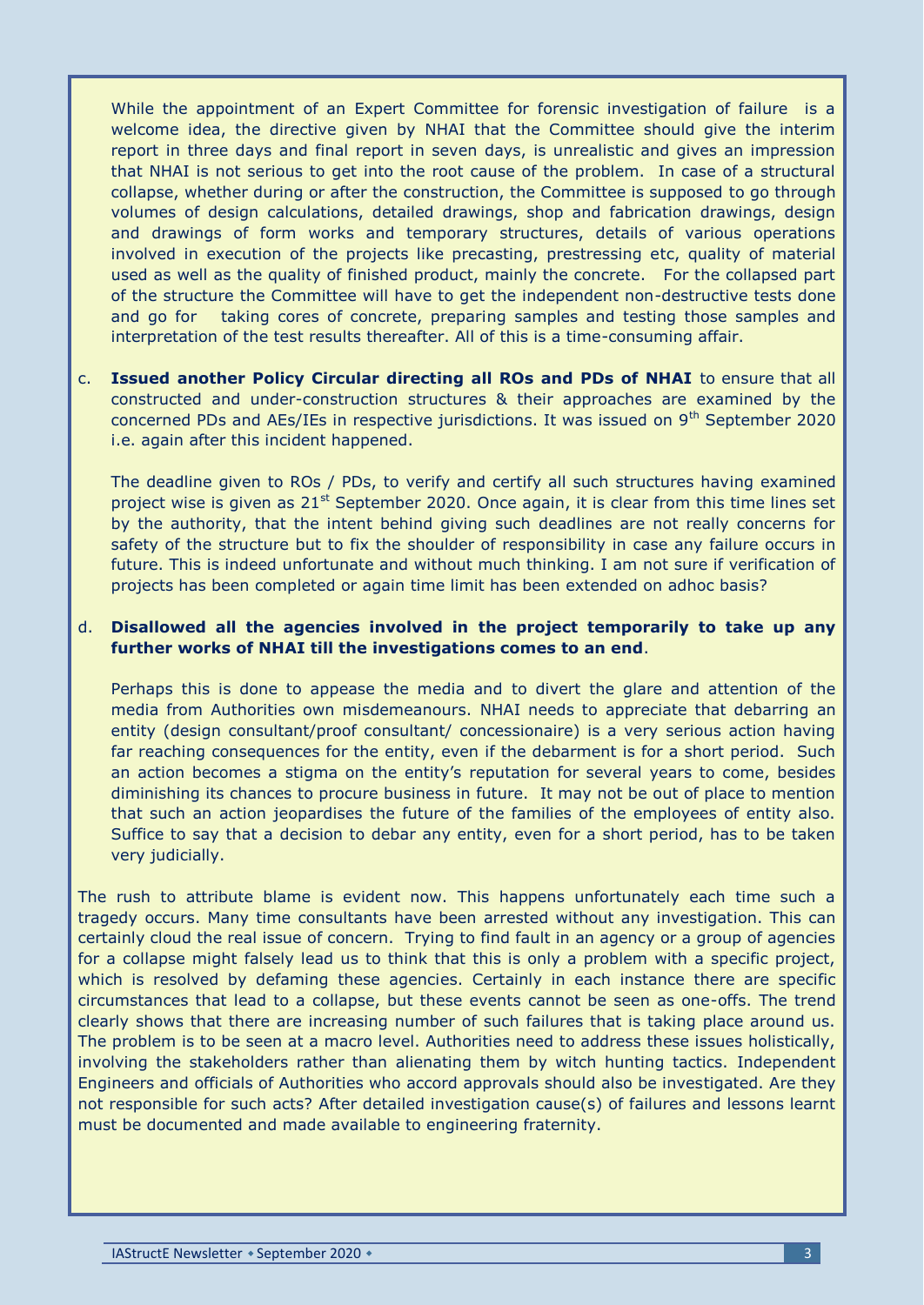## **Call for Papers for THEME issue of SED Journal**

The Governing Body of SED Editorial Board has decided to bring out theme issues of the journal on following themes. A GUEST EDITOR is associated with each theme issue. Details are as under:

| October – December 2020 issue:<br><b>Guest Editor- Sh. Manoj Mittal</b> | <b>Theme: Professional Issues confronting Structural</b><br><b>Engineering</b> |
|-------------------------------------------------------------------------|--------------------------------------------------------------------------------|
| January - March 2021 issue:<br><b>Guest Editor- Mr. Rajiv Ahuja</b>     | <b>Theme: Bridge Foundations</b>                                               |
| April - June 2021 issue:<br><b>Guest Editor-Dr K G Bhatia</b>           | <b>Theme: Machine Foundation</b>                                               |

These issues of the DIGEST shall be published in E-Book Format. The governing body invites article contributions for these forthcoming issues of the Structural Engineering Digest.

Articles are invited from i) Members of IASE; ii) Specialists in the field even though they are not members of IASE.

Interested authors/ contributors may kindly mail to **[iastructe@gmail.com](mailto:iastructe@gmail.com)** regarding i) Broad guidelines on areas of coverage; ii) size of the article; iii) format of paper submission; iv) the dates for submission of the abstract and Full paper.

As per the laid down procedures all the papers (except invited papers) shall be sent to the referee for review and the comments will be informed to the authors for incorporating the same.

### **IAStructE National Awards 2020 – CALL FOR NOMINATIONS**

IAStructE is conducting the National Awards Competition for the year 2020 and inviting the nominations for the following categories of the Awards.

## 1. **OUTSTANDING STRUCTURE OF THE YEAR (Two Awards)**

- i) Buildings including, residential & commercial buildings, hospitals, schools etc.,
- ii) Other structures such as Bridges; Large span space structures for sports, exhibitions etc.; industrial structures; monuments

# 2. **PROMISING YOUNG STRUCTURAL ENGINEER AWARD**

### 3. **OUTSTANDING STRUCTURAL ENGINEER OF THE YEAR AWARD**

### 4. **OUTSTANDING WOMAN STRUCTURAL ENGINEER AWARD**

#### 5. **BEST M.TECH THESIS IN STRUCTURAL ENGINEERING AWARD**

Last date for receipt of nominations has been extended to  $30<sup>th</sup>$  November 2020 and the last date for submitting the NOTICE OF INTENT to enter for the OUTSTANDING STRUCTURE AWARD extended to  $31<sup>st</sup>$  October 2020.

The nomination forms for applying in any of the above categories can be downloaded through the following link **<http://iastructe.co.in/iastructe-national-awards-2020.php>**. Selection Criteria and Instructions and terms are specified in the nomination forms.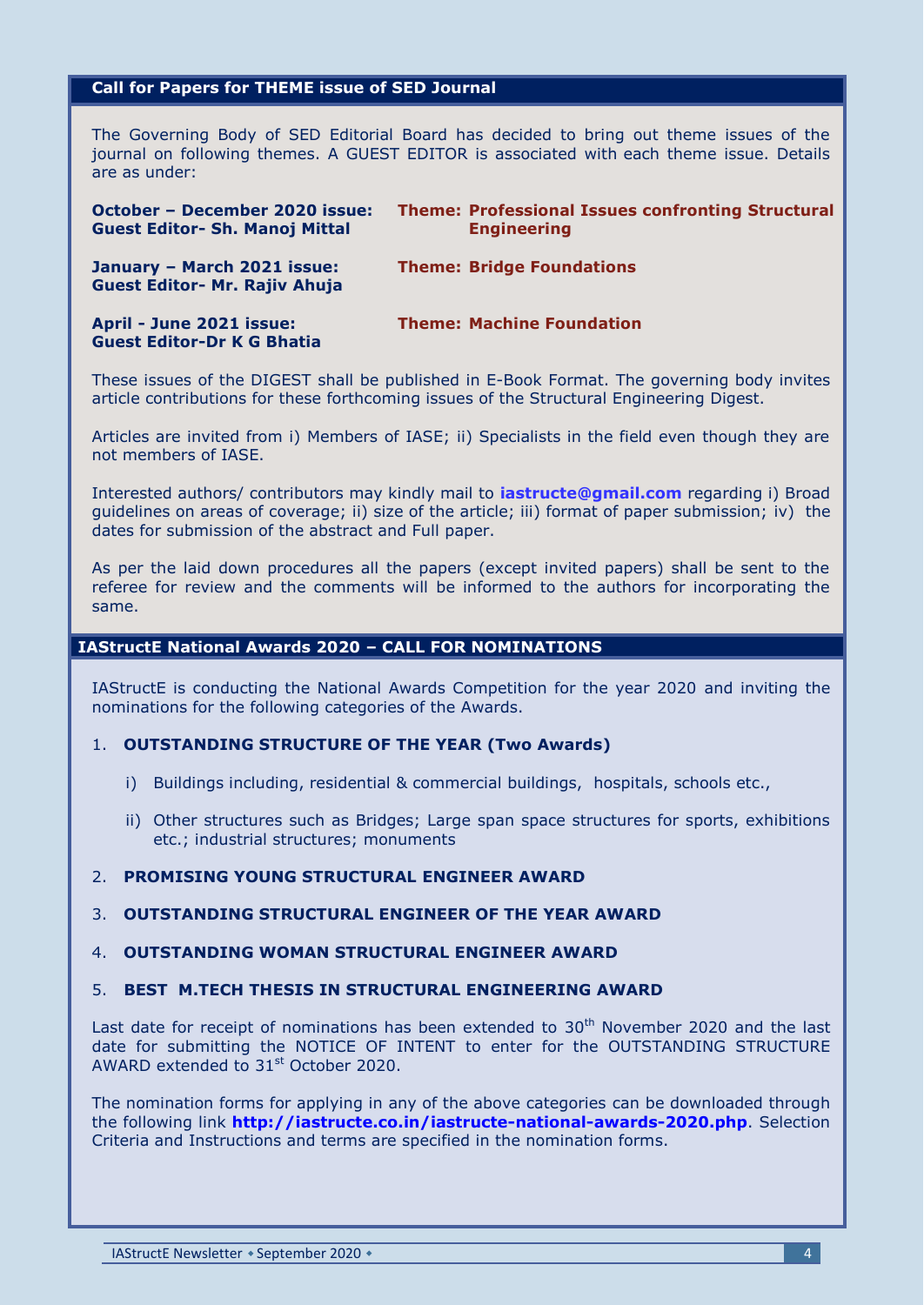#### **IAStructE Published Documents**

As you are aware that IAStructE is undertaking the task of preparing the professional documents and the commentary of various BIS and IRC codes, so that the practicing structural engineers can understand the code better and comply with the requirements of the code with confidence. Under this activity the IAStructE has published the following documents:

**1. Clause wise Commentary on IS: 13920** : This document has been finalised after wide ranging consultations & debate amongst civil & structural engineering fraternity. A workshop was also organised to discuss and debate various comments received from engineers. The Commentary has already been sent to the Bureau of Indian Standards for further action. The commentary is available on **[www.iastructe.co.in](http://www.iastructe.co.in/)** under IAStructE Professional Documents. IAStructE member can access this document after login.

**2. Guidelines for Structural Audit, Assessment, Evaluation and Strengthening of Existing buildings Structures :** IAStructE has published this document to guide structural engineers in proper assessment of building structures before issuing structural stability certificate. This guideline may be used by IAStructE members, all other structural engineers, house owners, housing society welfare associations, clients and corporation engineers for structural audit of the private and public building structures. The Guideline focuses on the urgent need to



nber 2020

INDIAN ASSOCIATION OF

strengthen risk resilience of buildings from any kind of risks due to earthquake and other hazards. It is hoped that this document will be useful to ensure that all structures across the country remain safe from any kind of disaster risk. It's a priced document and hence not freely downloadable. However one can read the document by following the link. **<http://www.iastructe.co.in/guidelines-for-structural-audit/>**

The price of this e-document is Rs  $236/-$  (Rs  $200 +$  Rs  $36/-$  as 18% GST). Interested professionals who wish to obtain the soft version of the Guideline in pdf format, kindly register with the following link to obtain this Guideline in pdf format. Registration Link: **<http://iastructe.co.in/guidelines-for-structural-audit.php>**

**3. Commentary with Worked Examples for IRC:6-2017** : IAStructE is pleased to announce publication of Commentary with Worked Examples for IRC:6-2017, the IRC code for Loads & Load Combinations for design of Highway Bridges. The commentary and the Illustrative worked examples are printed in two separate volumes. Volume-1 of 2 pertains to the Commentary while Volume-2 of 2 pertains to Illustrative Worked Examples, which has 48 worked examples demonstrating application of various codal clauses.

These two documents will be available for Sale with effect from 15th October 2020 @ Rs 1200/- + 18% GST for Volume 1, and @ Rs 800/- + 18% GST for Volume II. Members of IAStructE and IRC will be entitled for a discount of 10% on this amount. Interested professionals who wish to purchase the commentary may kindly register with the following link : **[http://iastructe.co.in/new-iastructe-publication.php.](http://iastructe.co.in/new-iastructe-publication.php)**

Some modifications in the code have also been suggested, which have already been sent to the Indian Road Congress for consideration.

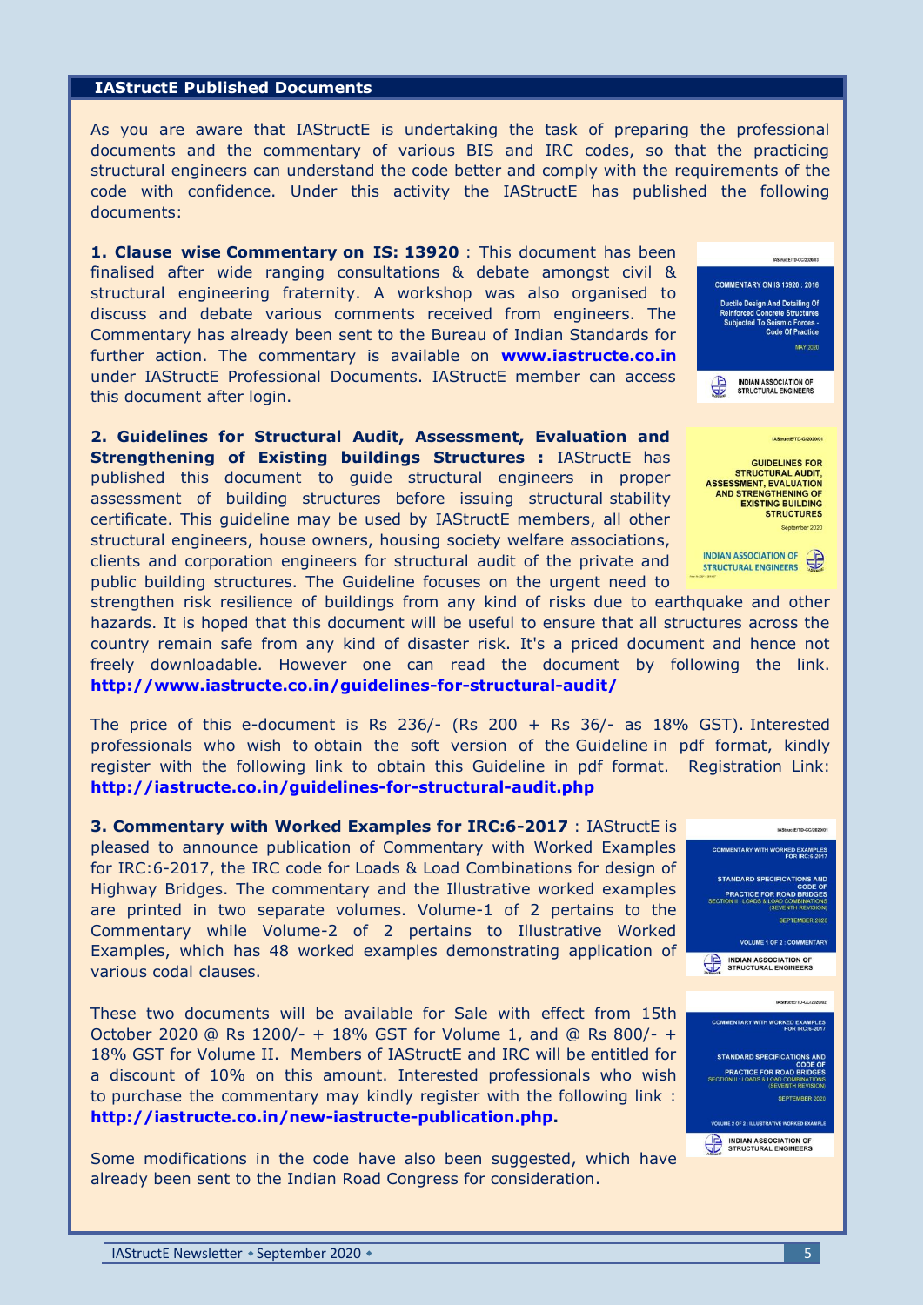#### **Webinars Conducted**







**PANELISTS** 



Ms. Alpa Sheth MD, VMS Consultants Pvt. Ltd, Mumbai & Founder Director, IIT Gandhinagar &<br>Managing Trustee, Founder member, IAStructural Engineering Forum of India

Prof. Sudhir Jain

Prof. Mahesh Tandon Past President & GC member IAStructE &<br>MD, Tandon Consultants Pvt Ltd, New Delhi



**MODERATOR** 

Mr. Manoj Mittal Civil / Structural Engineering Consultar<br>Shelter Consulting Engineeris, Noida

**Panel discussion on "Structural Engineering Practice in India: Introspection & way forward"** was organised on 25th September. Eminent Panellists were Dr. Sudhir Jain - Director IIT Gandhinagar, Prof Mahesh Tandon -MD TCPL & Ms Alpa Sheth- VMS Consultants P Ltd. The panel Discussion was moderated by Mr. Manoj Mittal Past President & GC member IAStructE. It started at 5 PM and concluded at 7.15 PM. Various issues related to civil/structural engineering-education, training & employability of graduates, qualification & competence standards for professional practice, Regulation of engineering profession were discussed in great detail apart from various other issues and audience questions. Entire discussion was quite free, frank, lively and highly interactive. Following emerged from discussion:

- Education system in India needs overhaul. It does not produce graduates with critical and innovative thinking, they lack in learning skill, attitude & values. It is not possible to teach structural engineering in greater detail as Civil engineering spectrum is extremely broad. It is advisable to do master"s degree. Industry must train fresh graduates appropriately.
- There was consensus that a competency-based exam is necessary for structural engineers to practice. It was felt that professional associations like IAStructE must take lead in it.
- Status of Engineers bill was noted but it was felt that present draft is highly inadequate to address the issues of profession. There is still no unanimity amongst engineering professional bodies. Competence based exam is also not proposed in the draft. If everything goes right it may reach parliament in next session.
- Award of work based on L1 is not conducive for profession. We need to impress upon government to follow WB & ADB processes for awarding the work to consultants.
- Proof checking & vetting of designs by IITs and other engineering institution should be discouraged and established structural consultants must be appointed for the same.
- Current trend of taking punitive actions and arrests of consultants without any investigation in case of structural failures is a serious matter and we need to take it up with the government. It was expressed and agreed that such a situation may further discourage young talent to join profession.
- Structural engineering firms must be more innovative, futuristic & vibrant. Its good to work as prime consultant and now consolidation is also happening.
- Webinars & various courses being organised by IAStructE were appreciated by all panellists. It was felt that this is best way of capacity building.

Audience were also concerned with inexperienced faculty and mushrooming of engineering colleges. They desired that IAStructE must organise more such panel discussions.

The recorded Panel Discussion can be seen at the following link: **<https://youtu.be/wdyNAAweGjc>**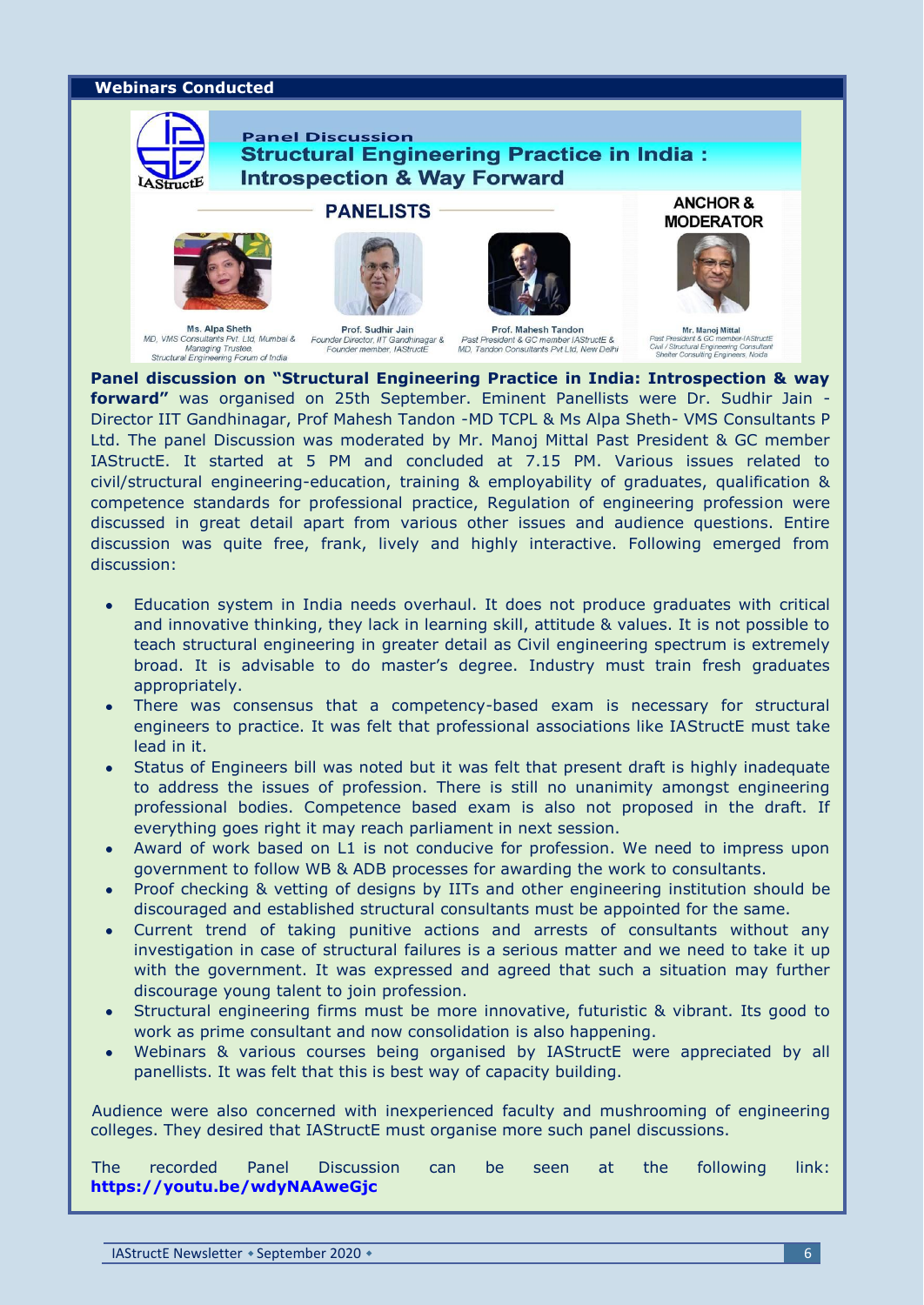## **On Going Event**

IAStructE is organizing an Online Lecture Series on "**Cable Stayed Bridges**", which was launched on 05 September 2020. The lectures will continue till 17 October 2020 through Zoom meeting App. In which the recorded Lectures of renowned German Bridge Specialist, Prof. Dipl. –Ing. Holger Svensson, author of a famous book titled "Cable Stayed Bridges" are being presented. The lectures are being organized on every Saturday and Wednesday between 04:00 PM to 06:30 PM (IST). Each lecture will be followed by Panel Discussions by experts and Q&A interactions. Dr. Harshavardhan Subbarao, GC member IAStructE & CMD Construma Consultancy is the Moderator of the Lecture Series

The Inaugural Lecture was organized on 05 September 2020, where Prof. Holger Svenssson shared his professional journey and personal experience with Cable Stayed Bridges. This lecture was recorded by IAStructE, which can be seen through the following link: **[https://youtu.be/B3JxOPw\\_z6M](https://youtu.be/B3JxOPw_z6M)**

### **Forthcoming Event**

IAStructE is organizing a Webinar on "**The Tale of MORNADI Bridge Collapse, Italy**", by **Mr. Alok Bhowmick**, President IAStructE and MD, B&S Engineering Consultants Pvt ltd on **15th October 2020** between **04:00 PM to 06:00 PM** through Zoom webinar. The Webinar will be Moderated by **Prof. Mahesh Tandon**, Past President & GC member IAStructE & MD, Tandon Consultants Pvt Ltd, New Delhi. Interested members may register with the following link: **[https://us02web.zoom.us/webinar/register/WN\\_WIJ8OwqxQ6SoAlGIu6udGg](https://us02web.zoom.us/webinar/register/WN_WIJ8OwqxQ6SoAlGIu6udGg)**